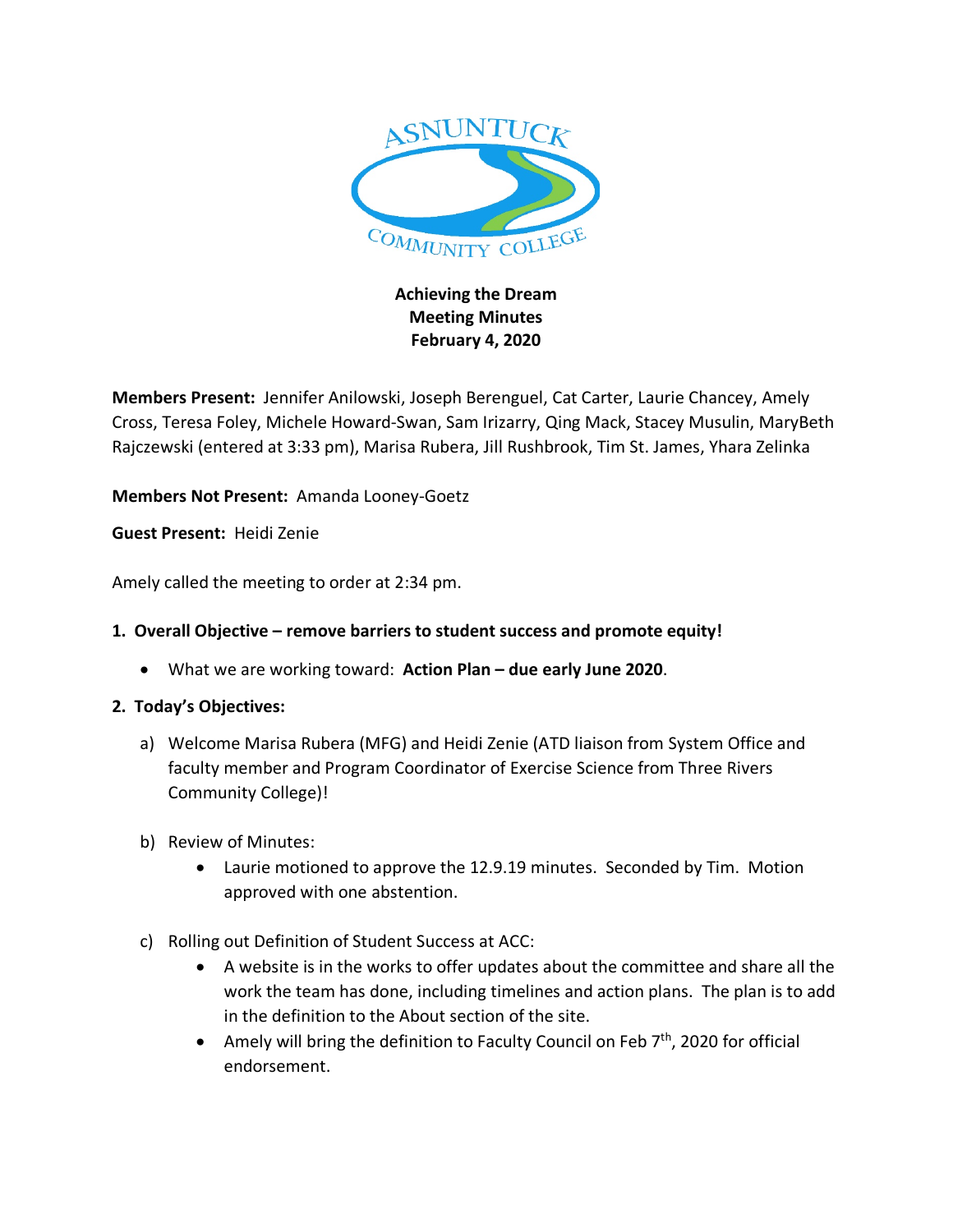- A few ideas were discussed regarding ways to educate individuals on the definition:
	- i. Add a banner on the homepage.
	- ii. ATD segment to be featured on What's Up Asnuntuck?
	- iii. Flyers posted across campus and handed out at orientation and open house.
	- iv. Communication at the next College Council meeting.
- d) Holistic Student Supports Discovery Inventory:
	- Next steps toward the ideal design summarized on one sheet. If there is anything missing, please reach out to Jill.
	- Updates and/or changes below:
		- i. Admissions & Entry Move #6 up before #4.
		- ii. Orientation Update #1 to include late starts. Add a #5 to cover training on how to log into and use myCommNet.
		- iii. Advising & Planning Add in a section about understanding academic standards and what it means to be in good standing.
		- iv. Integration of Student Supports and Success Strategies Strike the first and last sentence of #3. Everyone uses different citation styles and there is need for a better understanding of what IL skills are taught in each section.
		- v. Use of Data and Adoption of Technology The current system is cumbersome and Heidi reported she thinks the issues will be solved with the anticipated new system.
- e) Institutional Capacity Assessment Tool (ICAT) & Scale of Adoption Assessment (SOAA) Process & Timeline:
	- Qing sent an email about the ICAT with a link for completion along with the access code to unlock the assessment.
		- i. It is very important that the ICAT be completed by faculty and staff from Feb 3<sup>rd</sup> through Feb 25<sup>th</sup> because it will help to inform what's being done well, what's not being done well, and identify areas for improvement.
		- ii. ATD Coaches will be visiting April  $9<sup>th</sup>$  for the World Café.
		- iii. There are seven capacities included in the ICAT.
	- SOAA to be completed by ATD Success Team by Feb  $23^{rd}$ . The plan is to start today and finish at the Feb 20<sup>th</sup> meeting
- f) Data Agenda for Spring 2020:
	- Look at student success data and define measurable goals from student success.
	- Map the goals with KPI and NECHE standards.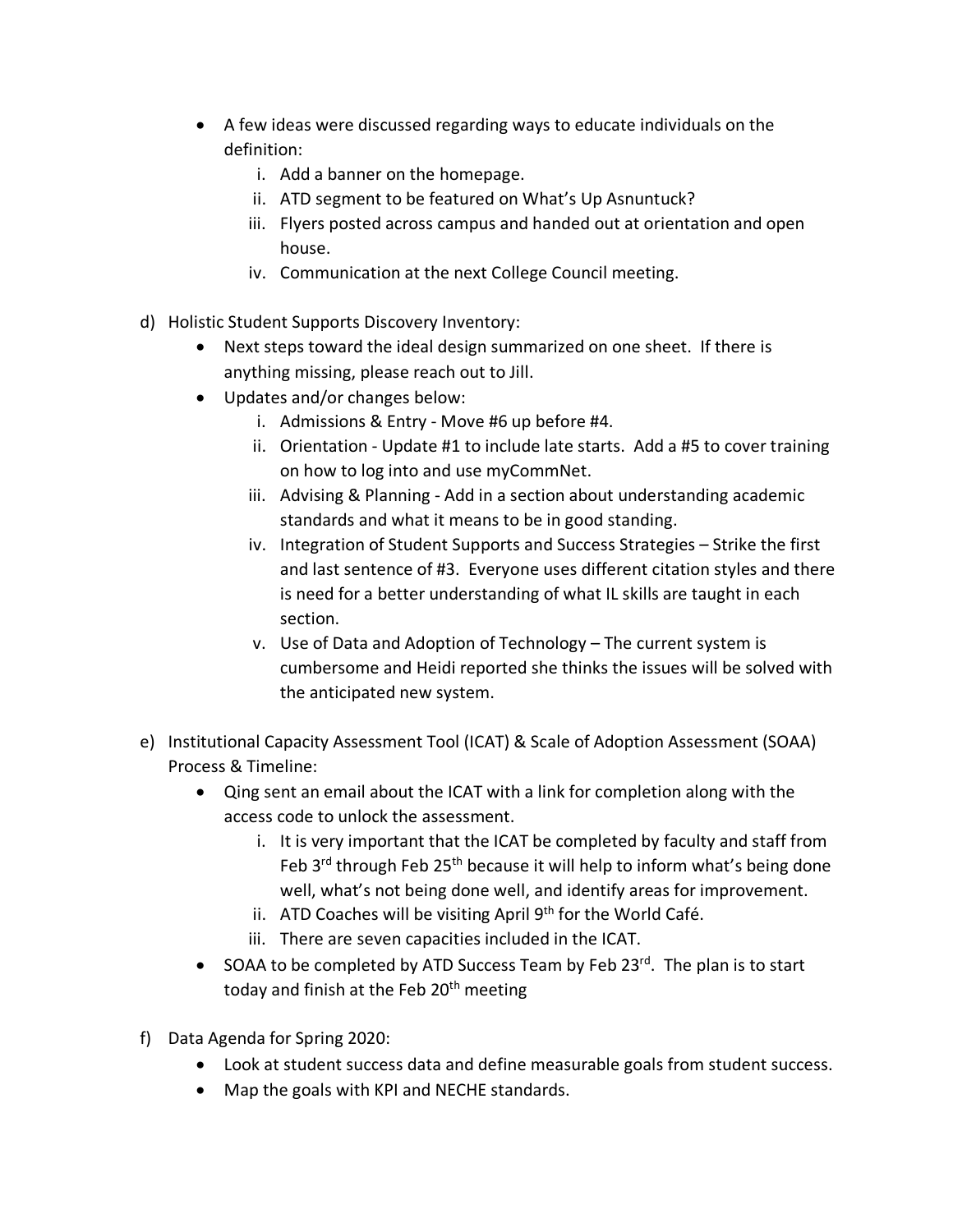- Use ICAT results to guide in setting priorities.
- Develop some sort of student success report card to review every semester.
- Explore the possibility of doing local research to help with guidance.
- Figuring out what data to tap into and how to relay that data campus wide.

Before exiting the meeting, Heidi provided the following info on the Café:

- A document will be forthcoming over the next 2 weeks with details on the structure/set up as well as technology needs for the April  $9<sup>th</sup>$  Cafe:
	- i. 4-5 tables will need to be set up depending on how many people.
	- ii. One facilitator and one recorder per table.
	- iii. Expected length will be 2.5 to 3 hours.
	- iv. Every table will need a laptop and paper to write on, which will need to be set up ahead of time.
- g) Start SOAA will finish at 2/20 meeting:
	- 1. Mapping pathways to student end goals:
		- a) Not systematic. The following were discussed:
			- I. The components have been identified but there has not been implementation yet. The program review template can be reviewed and Teresa will email the template to Qing and Advising but is not sure if ACC created it or the system office.
			- II. Data on jobs/labor market information needed for every career program.
			- III. Adding links to program pages for alumni success stories.
			- IV. It is difficult for students to find what they are looking for on the website - it's not intuitive. Look at making navigation windows more user friendly. Student focus groups could be created to review the navigation of the website.
		- b) 1a and 1b are similar in that they are both not systematic.
		- c) The following were discussed:
			- I. Program sheets to be reviewed.
			- II. Faculty to determine sequence and milestone classes which should be done for each program.
			- III. Prerequisites would be included.
	- 2. Helping students choose and enter a pathway:
		- a) Not systematic. The following were discussed:
			- I. Look into intro courses to determine which ones include career exploration.
- **3. Meeting Schedule:**